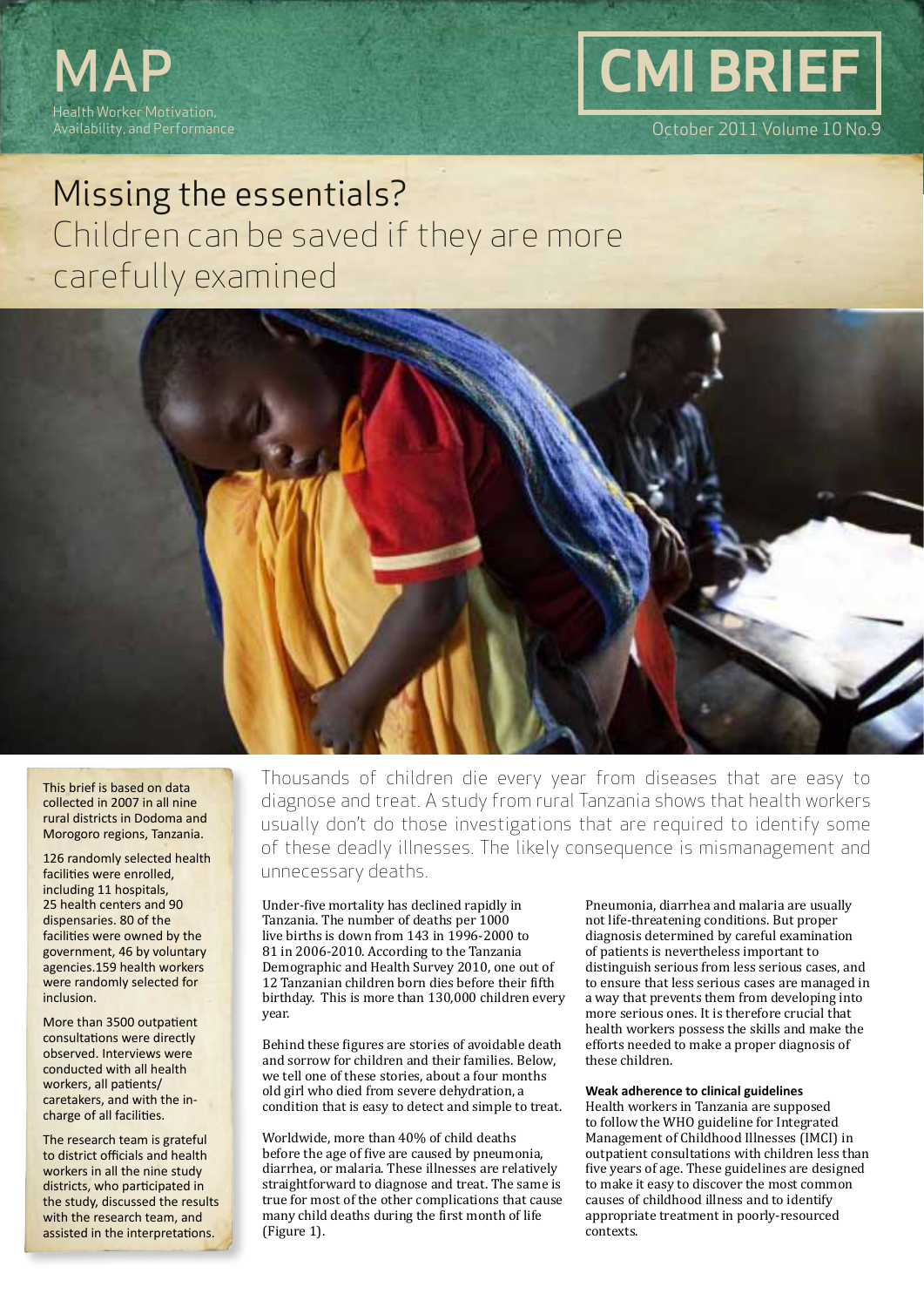





Our study from rural Morogoro and Dodoma shows that the average health worker performs 25% of the core items required by the IMCI guidelines. This score is obtained while being observed by a peer in the consultation room. One may suspect that the normal level of adherence is even lower.

Figure 2 reports the share of children that were examined with each of the core IMCI assessment tasks. There is only a 53% probability that the doctor will ask the caretaker whether the child has fever (when this symptom is not mentioned by the caretaker). For all others signs and symptoms, the probability that the doctor would ask or check is less than 50%. Some IMCI procedures are hardly ever performed.

## **Signs of serious illness not checked**

A trained clinician may be able to discover serious illness without performing every single IMCI assessment task. However, there seems to be a systematic pattern that even some of the most important signs and symptoms of serious diseases are not assessed.

Most children attending an outpatient department present with fever. The level of fever is an important sign of the severity of the disease, but only 45 per cent of children with fever get their temperature measured (Figure 3).

Malaria is one likely cause of fever. To rule out cases of complicated malaria, which is more likely to cause death, the doctor should inquire about presence of convulsions and check for anemia (for example by checking for paleness of the palms). Very few doctors perform these tasks (20 per cent and 28 per cent, respectively) (Figure 3). However, many doctors said that it is not necessary to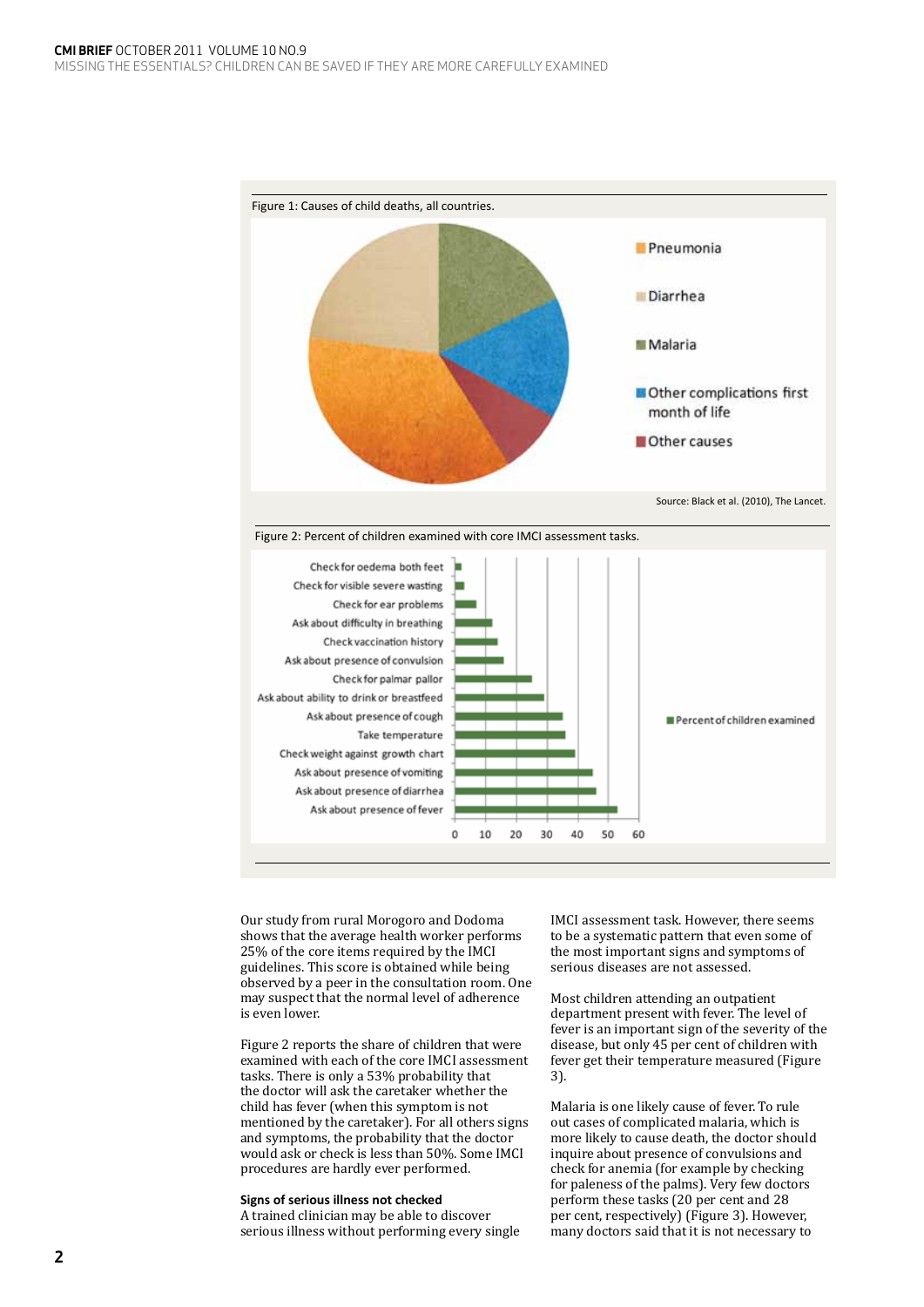ask about convulsions, because any caretaker with a convulsing child would immediately tell the doctor. While this may be true in most cases, one should nevertheless ask whether it is satisfactory that doctors work on this assumption.

Pneumonia is another potential killer disease that may present with fever. To check for this possibility, the doctor should simply ask about presence of cough, but this question is asked in less than 50% of the cases (Figure 3).

This suggests that signs of serious disease are systematically overlooked in patients with fever. "... signs of serious

Most children presenting with cough or diarrhea are also not examined for some of the most important signs and symptoms of serious illness. To diagnose severe pneumonia in children with cough, the doctor should

count the respiratory rate and check for chest wall in-drawing. Only 14 and 18 per cent of the children are examined for these symptoms. Also, very few doctors auscultate the chest of a child with cough, even if most doctors have a stethoscope.

For children with diarrhea, it is vital to check whether they are dehydrated or not. The preferred method is to pinch the abdominal skin and assess whether the skin goes back more slowly than usual. Only one in four children with diarrhea is examined for signs of dehydration (Figure 5).

**More careful diagnosis can save lives** The figures above suggest that children in rural

Tanzania systematically are receiving health services below required and desired levels. The main problem is not that clinicians do not adhere 100 per cent to the IMCI guidelines, but that important signs of severity and potentially deadly conditions are missed out.

More careful examination of children can save lives. One tragic example encountered by our research team was a four months old baby who died from severe



disease are systematically overlooked in patients with fever."

## **3**